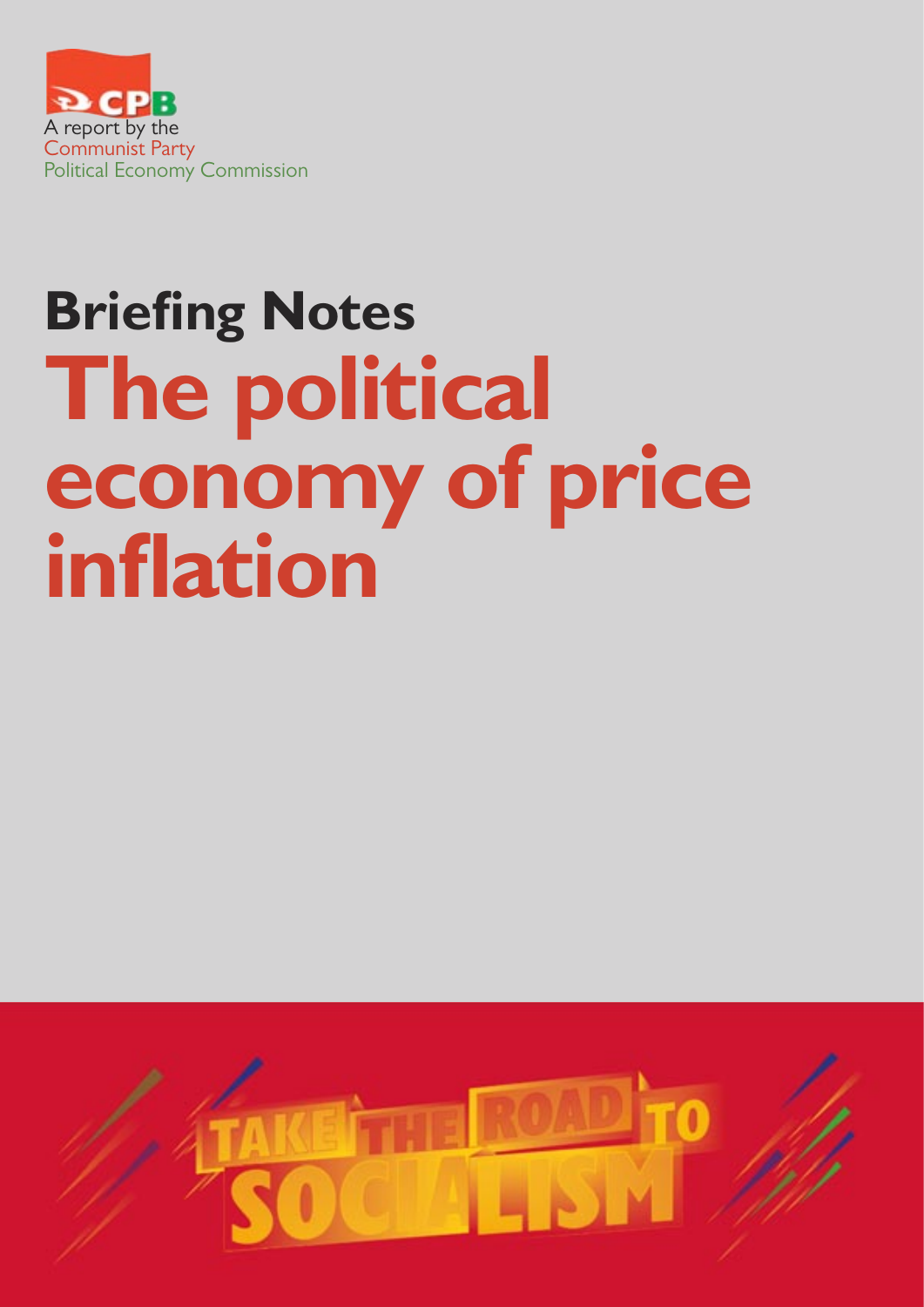

#### **Britain's Road to Socialism**

With capitalism in crisis and its champions in disarray what better time could there be to launch an updated, indeed, upto-the-minute, edition of the CP's programme £3.00



**Women & Class**

A new and updated edition, for the first time in book form, written by Professor Mary Davis. This book is essential reading for activists in the women's and trade union movements. 80 pages. £4.50



**Red Lives**

Read *Red Lives* the amazing and true story of communism in Britain, through the life stories, of the party's extraordinary ordinary rank and file membership. 252 pages, with photos. £9.99



**A Centenary for Socialism** Themes from the hundred years of Britain's Communist Party covering the political, economic and ideological work of the party written by activists and experts. 300 pages with photos. £10



**Lenin and China** A new and updated

edition, for the first time in book form, written by Professor Mary Davis. This book is essential reading for activists in the women's and trade union movements. 80 pages. £4.50



**What we stand for**

The aim of the Communist Party is to achieve working class political power in a socialist Britain. This short book explains what this means in practical terms. £2 £1 unwaged



#### **Introducing Marxism**

a Communist Party study course with discussion questions  $\star$  The Marxist world outlook \* Capitalist exploitation and crisis  $\star$  Political struggle and revolution £2 £1 unwaged



The **Youth Charter** of the Young Communist League speaks to students, apprentices and those working in casualised employment or seeking work and offers hope for the future. £2



#### News sheet of the Communist Party Free, in print and online

### www.shop.communistparty.org.uk



Theory and discussion journal of the Communist Party Quarterly £2.50

Campaigning news sheet of the Communist Party Free, in print and online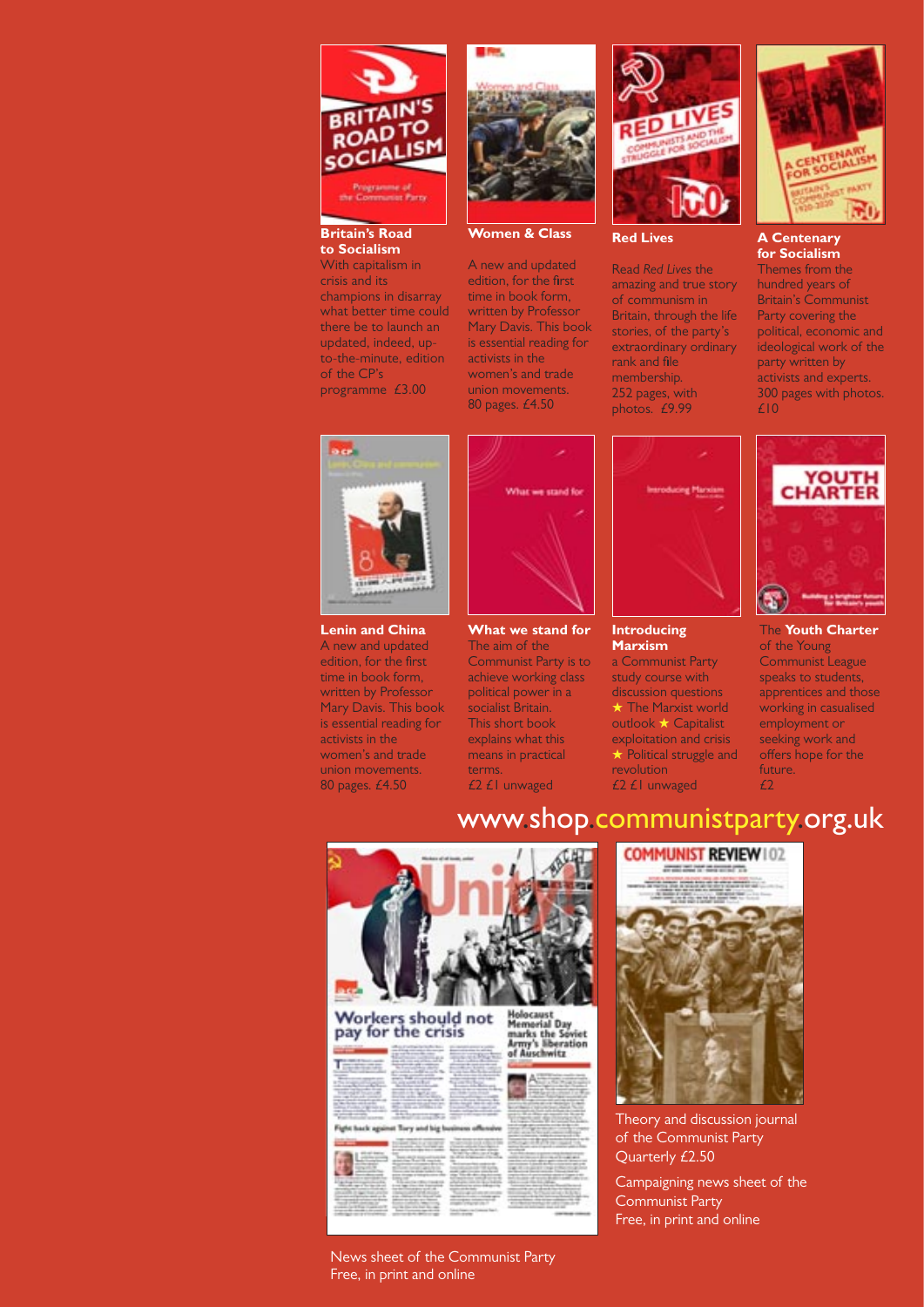## **Briefing Notes The political economy of price inflation**

**Inflation is a class issue and the products of decisions taken by people and institutions in an economy characterised by serious discrepancies of wealth and power. The reporting about inflation also reflects class interests and inequalities in our society.** 

#### **What is inflation and why is it now in the news?**

#### **The 1970s**

Inflation is commonly defined as a general and sustained increase in the prices of goods and services in an economy. It's been largely out of the news since the 1970s, when it hit a peak of over 25% in the UK in 1974. That inflation was largely caused by:

l The USA government paying for the Vietnam War and major social programmes by printing dollars rather than taxation, this helped fuel global demand,

l The "Heath-Barber boom" of the early 1970s in which the incoming Tory government spent a lot of public money and relaxed regulatory controls on the banking sector; this latter ensured high levels of demand were sustained.

● The oil price shock of late 1973.

l Unemployment was low, and the figures were not massaged as they are today, there was limited excess capacity in the economy.

l Unions were stronger and working people were able to secure wage increases to protect living standards against the ravages of inflation. According to bourgeois economists this perpetuated a "wage-price spiral" perpetuating "cost-push" inflation in the economy. They never spoke then, nor now, of inflation could be "profit push" as capitalists hiked their prices in order to maintain or improve margins, it was all blamed on the unions for daring to defend the livelihood of working people. More on this later.

The 1970s global inflation persisted until the end of the decade and was aggravated by the second oil price shock in 1979 with the fall of the Shah of Iran. It declined in the early 1980s with massive interest rate increases, expenditure cuts that helped triple the UK's unemployment rate and assaults on the Unions' ability to protect the working class, the dark dawn of the neo-liberal world in which we now live.

#### **Pre-2008 Crash**

Price inflation briefly became an issue again in the summer and autumn of 2008 as oil prices rose and energy companies increased the price of gas and electricity. This on the back of some serious increases in world food prices in 2007 and the first two quarters of 2008. The Global Financial Crisis and Great Recession ended that nascent inflationary spiral though commodities prices resumed their upwards trajectory into 2009 and 2010 partly because of investor speculation fuelled by the Quantitative Easing undertaken by some western governments as a response to the Great Recession, see https://www.theguardian.com/business/2010/jul/19/speculators-commodities-food-price-rises

This is a cause of inflationary pressure little covered by bourgeois economists who like to talk more about wage costs.

#### **Current inflationary concerns**

Since the post-pandemic recovery since the summer of 2021 there have been inflationary pressures primarily due to the effects of pent-up demand on supply chains that have become compromised for various reasons during the pandemic. The recent increase in the price of second-hand cars on both sides of the Atlantic is both a major cause of the jump in inflation indices and a good exemplar of the phenomenon that highlights some of the policy dilemmas.

A global shortage of computer chips used in car production, as well as other materials such as copper, aluminium and cobalt, has led to fewer new vehicles rolling off production lines. This has meant more buyers turning to the used-car market.

The easing of coronavirus lockdown restrictions in summer 2020 unleashed demand that had been pent up during the early stages of the pandemic.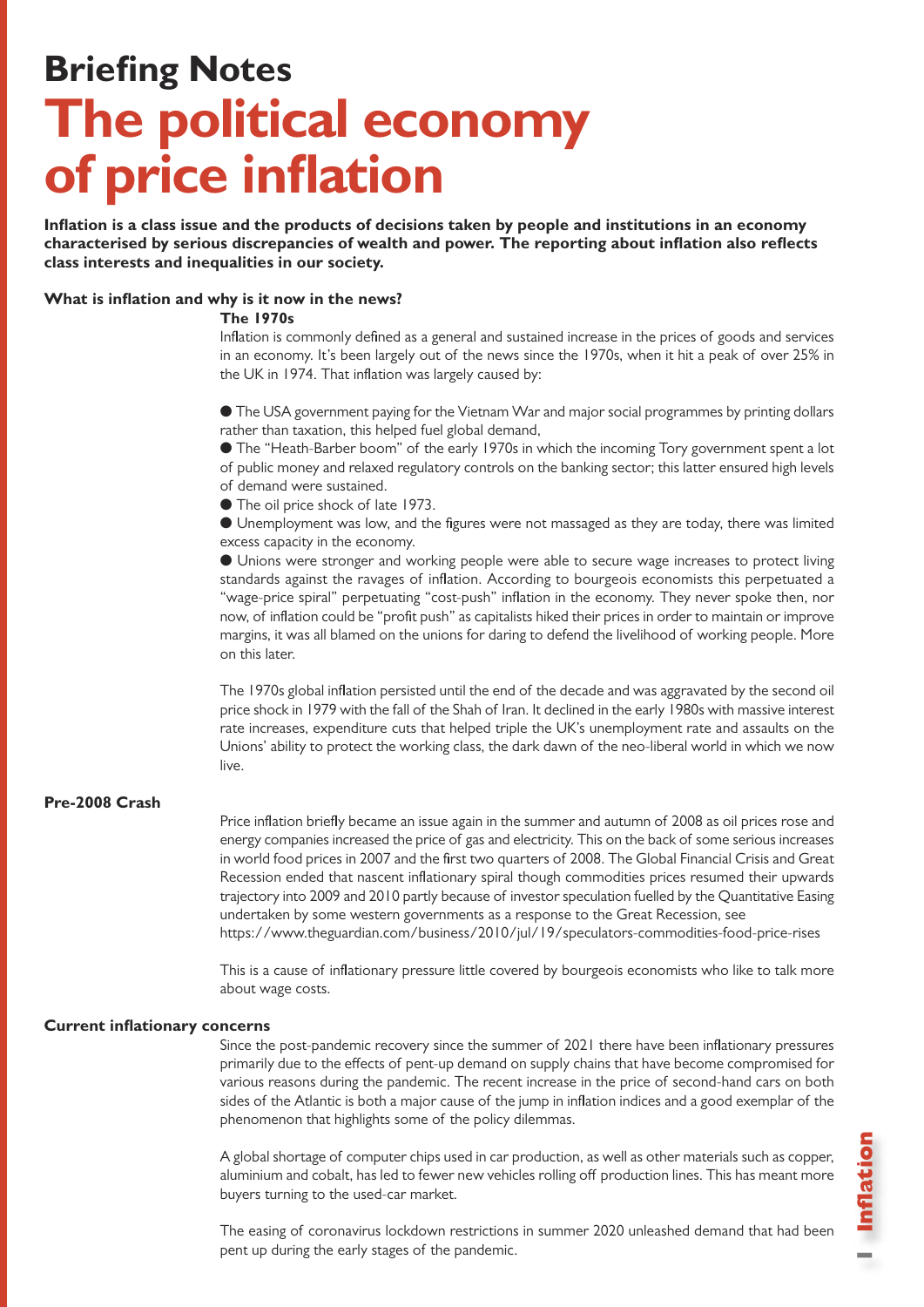#### **Used car values have risen by up to 57% in two years**

*Percentage price increase for the 10 most popular cars listed on AA Cars (aged three to five)*



The chip shortage was aggravated by the pandemic but the situation has been developing for years due to demand outstripping supply and some technical factors, Industry news site Semiconductor Engineering highlighted the risk of a chip shortage in February 2020.

Chip makers are responding to sustained demand by increasing capacity but that takes time, semiconductor factories cost billions of dollars to build and become operational and require a very well-trained workforce. The chief executives of Intel and IBM have both said recently that the chip shortage could last two years.

#### **Why is inflation a class issue?**

Firstly, why has headline inflation been low over the last 20 years despite the serious price increases in the prices of essential goods and services?

Over the last two decades, globalization has proceeded rapidly, cheap goods made in China have affected prices, more and more companies are using global supply chains to shift parts of their production to cheaper locations, supermarkets have been putting greater pressure on their domestic supply chains to deliver at low prices and "just on time," and workers have lost bargaining power in many countries across the world.

Some of these decisions now form part of the inflationary problem. The following goes through some of the class features of Monopoly Finance Capitalism behind the current rise in price levels.

#### **Profit-led inflation**

Capitalist economics tells you that cost increases, particularly wage rises, have to be passed onto the consumer as if it were a law of physics. They never ask why profit margins have to be maintained and real wages suppressed. Prices only have to go up to maintain the profits that go to capital.

Labour's share of income across many economies has been falling for decades, particularly since the fight against trade union power led by Thatcher and Reagan and the decoupling of wage increases from productivity growth. See the chart below from the IMF, no purveyors of Leftist Propaganda, the capitalist class have the capacity to absorb cost increases without increasing prices but choose to maintain profit margins.

Inflation is like anything else in capitalism, a function of unequal power relations and the drive to accumulate and is Profit-Led, not "Cost-Push" - In October Tesco announced a 20% increase in halfyear dividend payouts to shareholders. Tesco benefited by £532 million in their financial year from a business rates holiday due to the pandemic.

Sainsbury's in November announced a 23% profit increase in its first half profits. In June Oxfam issued research that showed that 98% of net profits of eight publicly-listed supermarkets in Europe and America were distributed to shareholders through dividends and share buybacks. They don't need to pass on price increases to the consumer, they have the ability to absorb the price rises caused by supply chain shocks and avoid increasing pressure on the growing number of people suffering from fuel poverty and the cuts in Universal Credit. But to them it's all about making the wealthy even wealthier through the focus on increasing shareholder value.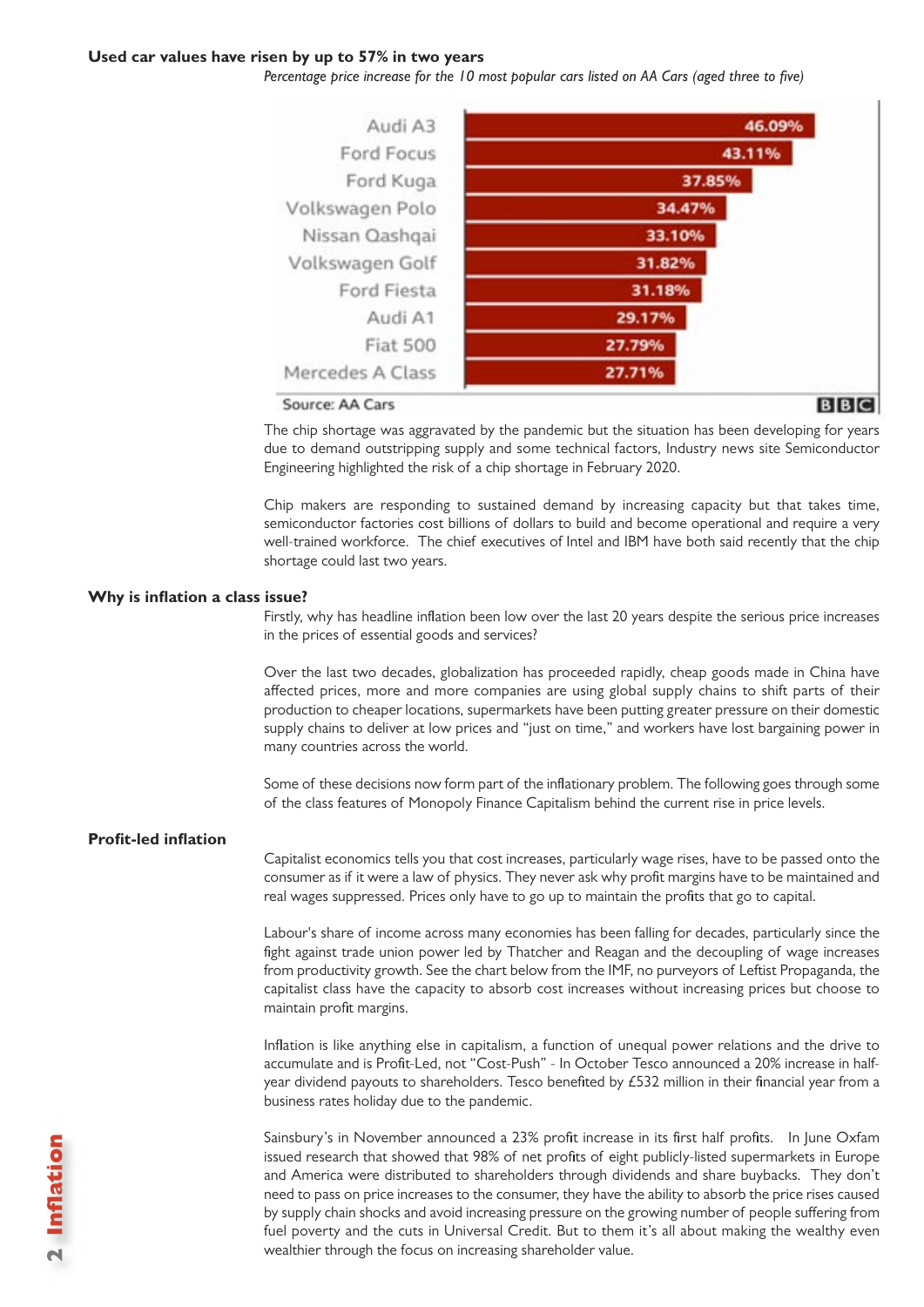#### **Labour is losing out**





#### **Monopoly capital effects**

Inflation is made much worse by monopoly/oligopoly control of key sections of the distribution process.

The surge in global freight rates is likely to push up global consumer prices by an additional 1.5 per cent should they remain high for the next year, according to estimates by the United Nations Conference on Trade and Development in a November 2021 report.

This is not just about supply chain pressures after pandemic recovery, this is about monopoly profits. The 10 largest companies control more than 80 per cent of the shipping market, up from 51 per cent in 2000.

In September **Maersk**, the world's largest shipper, forecast profits to rise this year to somewhere between 215 per cent and 240 per cent above pre-pandemic levels. **Hapag-Lloyd**, the fifth-largest shipper in the world, expects an even more dramatic increase between 815 per cent to 1,025 per cent in 2021, when compared with 2019.

And prices have been rising for some time, see the chart. The thirst for monopoly profits is a major driver of inflation, do not believe them when they blame working people seeking their first pay rise for years.

#### **Shipping costs have risen strongly over recent years**

Change in the cost of shipping (2012=100)



 **Inflation**Inflation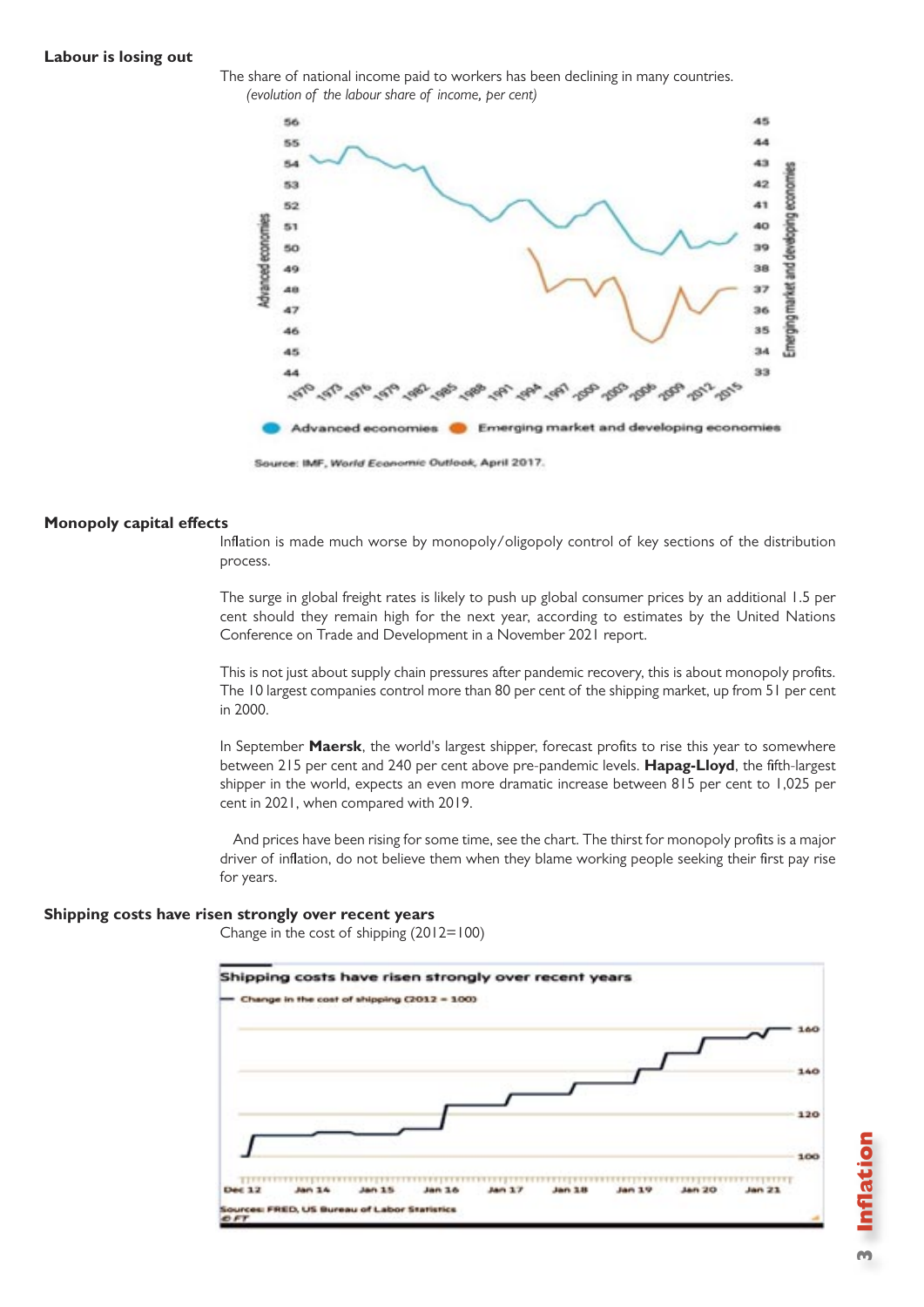#### **Supply chain vulnerability**

This vulnerability is often and correctly cited as a cause of inflationary pressure, but this vulnerability is the product of the imperatives and capabilities of monopoly capitalism, not a natural phenomenon drawn from the mythical scientific laws of a reified capitalism.

#### **Maximising shareholder value minimises welfare and stability.**

"Just-in-time" supply chains are all about cutting down on the cost of inventories and enhancing profits. Supermarkets have used their buying power to reduce prices so much in food chains that only suppliers using very cheap migrant labour can do the job. In turn, suppliers reduce wages and conditions to the point they can barely operate. There are 90,000 job vacancies for HGV drivers in Britain as wages have been driven so low due to, inter alia, pressure on freight forwarders to reduce wages. There is no shortage of HGV drivers, there is a shortage of people wishing to do the job.

We say it's the system that has to change. A system without the ability to plan and store ahead, designed to maximise profit rather than provide a buffer against shocks, is harmful to all of us; and if that system is dependent on the continued exploitation of cheap labour with no rights, it does not deserve to survive.

#### **What is to be done?**

There is still considerable uncertainty about whether the current inflation is transitory or more permanent; this presents some policy dilemmas for economists. Those who think that the inflation presents a more permanent problem demand interest rate rises and a tapering of ongoing government policies aimed at maintaining market liquidity in response to the pandemic; others are concerned that this will choke off short-term economic recovery in the short-term, and in the longer-term will curtail some of the investment needed to rectify supply-chain issues such as those described above regarding computer chips.

In the neoliberal era anti-inflation measures have been largely confined to interest rate increases.

Apart from their narrow focus, they can be counterproductive: raising interest rates will not fix supply chains, they will serve to curtail confidence, expenditure and the investment needed to rectify the problems in those supply chains; for a heavily indebted population rate increases will increase the cost of servicing that debt, depress demand and, in the terms of bourgeois economics, will increase potentially inflationary pressures on wages.

Slowing the economy down and increasing the cost of debt will impact working class people badly at a time when they are beginning to suffer badly from fuel price increases, hikes in national insurance and increasingly unaffordable accommodation costs.

#### **Solutions for the short and long-term:**

l The priority has to be a freeze on energy prices and consideration given to some form of windfall tax on the oil and gas companies that have profited from the price increases.

The acute problem is that the energy price cap is likely to rise by over 50 per cent in April raising the cost of gas and electricity for a UK household with typical energy consumption from £1,277 to around £2,000 per year. It's enough, according to Goldman Sachs, to push the UK inflation rate from 5.1 per cent in November to 6.8 per cent in April, a 33% increase in the inflation rate just from this one source.

In the last 5 years the Energy Big Six have paid dividends paid to shareholders six times larger than their tax payments representing **82% of their pre-tax profit**; their effective tax rate has been just 13% in the same period, well below the current statutory corporate tax rate of 19%. In an industry that requires significant investment for a more green and sustainable future this is a disgrace; now they want price increases to maintain their margins and keep shareholders happy. They should be told to take the hit along with their shareholders.

l A Windfall Tax should be pursued but there are issues regarding which manipulated profit figure will be taxed and the mechanism and criteria for "directing money to the least well-off." Some people who may not fall into that category will still suffer from higher fuel prices and end up under serious pressure from higher costs.

Industry will also be hit by higher energy prices and could pass the increased costs onto prices disproportionately damaging poorer people and maybe cancelling out any impact of a Windfall Tax. The tax should be combined with measures that keep prices low, and of course culminate in full control and ownership being passed back to the public sector.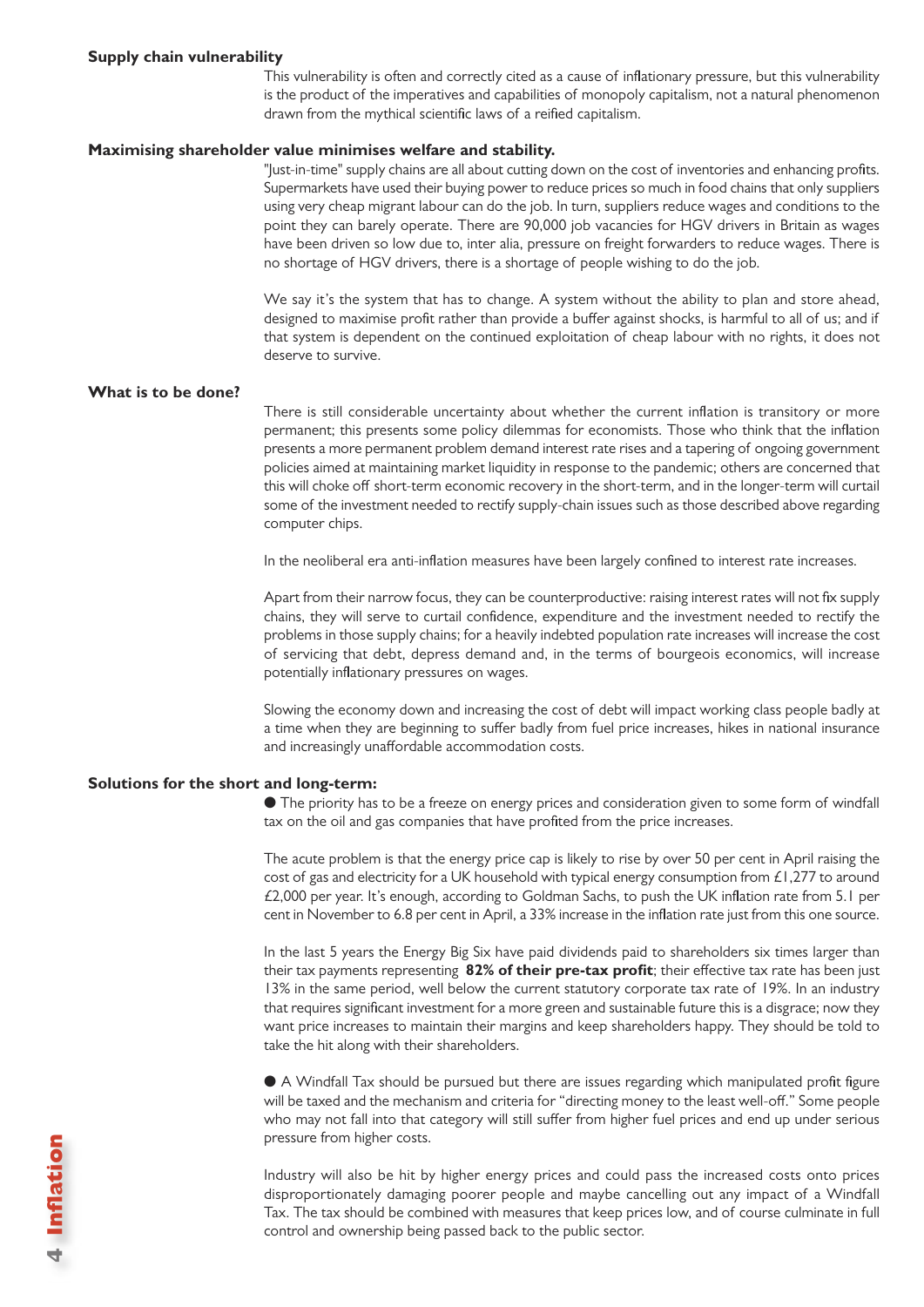Some British steelmakers are pausing production when electricity prices rise, according to trade body UK Steel. Concerns are rife that as inflation starts to bite, demand might subside and when it does, companies will still be left with very high operational costs. Companies will lay workers off in response so unemployment increases along with continuing upwards pressure on prices.

l Supermarkets and other companies should be told to take the hit and not pass on price increases, we need a series of strategic price controls similar to those implanted at the end of WW2 to limit the impact of pent-up demand on a series of recently disrupted supply chains. Again, this makes sense even within the limited tenets of bourgeois economics: if you are concerned about the impact of a potential wage-price spiral then suppress the price increases most likely to provoke that spiral.

Take control of the Housing Market. Build more affordable properties and institute rent control immediately.

Looking ahead, with the end of furlough unlikely to do much to ease the tightness in the labour market, mismatches between demand and supply will continue. We need to train people for the skills they need to overcome the effects of long-term unemployment/underemployment and suppressed wages in the interests of profits.

Immigration policies, given our ageing and under-skilled population, must be seriously addressed but immigration must not be allowed to undercut wages as it has done in the past.

The ultimate long-term solution will be to build and economy driven by social priority rather than private profitability, and one that is not dependent on the continued exploitation of cheap domestic and overseas labour with limited rights.

#### **Communist Party Political Economy Commission**

January 2021

#### **Further reading and sources**

https://www.economicshelp.org/blog/2647/economics/history-of-inflation-in-uk/ https://www.theguardian.com/business/2008/oct/14/record-inflation https://www.theguardian.com/business/2010/jul/19/speculators-commodities-food-price-rises https://www.minnpost.com/macro-micro-minnesota/2021/11/why-todays-inflation-is-nothing-likethe-inflation-of-the-1970s/ https://www.ft.com/content/87c0f31a-ed75-4306-adec-fbf9b323315d https://www.bbc.co.uk/news/business-58993851 https://www.bbc.co.uk/news/business-58230388 https://news.sky.com/story/real-wages-effectively-flatlined-in-lost-decade-of-growth-but-theres-aglimmer-of-light-12428375 https://www.statista.com/statistics/418126/electricity-prices-for-households-in-the-uk/ https://www.ons.gov.uk/economy/inflationandpriceindices/bulletins/housepriceindex/september2021 https://www.apsmilecare.co.uk/blog/nhs-dentist-charges-to-rise-by-5-in-england/ https://www.statista.com/statistics/286555/consumer-price-index-cpi-of-dental-services-annualaverage-in-the-united-kingdom-uk/ https://www.statista.com/topics/3350/dental-care-in-the-united-kingdom/#dossierKeyfigures https://www.independent.co.uk/money/spend-save/third-britons-dont-go-dentist-cost-insurancehealth-cash-plan-nhs-a9001521.html https://www.taxpayersalliance.com/council\_tax\_rises\_why\_is\_it\_always\_going\_up https://thehill.com/opinion/finance/474929-how-globalization-may-explain-consistently-low-inflationrates https://truthout.org/articles/businesses-have-manufactured-inflation-fear-to-protect-profits-amidrising-wages/ https://www.theguardian.com/business/commentisfree/2021/dec/29/inflation-price-controls-timewe-use-it https://www.freelanceinformer.com/news/ir35/ir35-its-driven-35-of-contractors-out-of-selfemployment/ https://www.ft.com/content/0dc34e5c-1471-4227-9db2- 582aa5aa6f96?fbclid=IwAR0GHGeIi5Ud2yDoaowVK1rOAGyzv6HYczP\_WCM-HrFB\_lyJhZwj4pckSpA https://www.ft.com/content/8dc159b2-e77a-4357-bda2-a97e9e8b9ce3